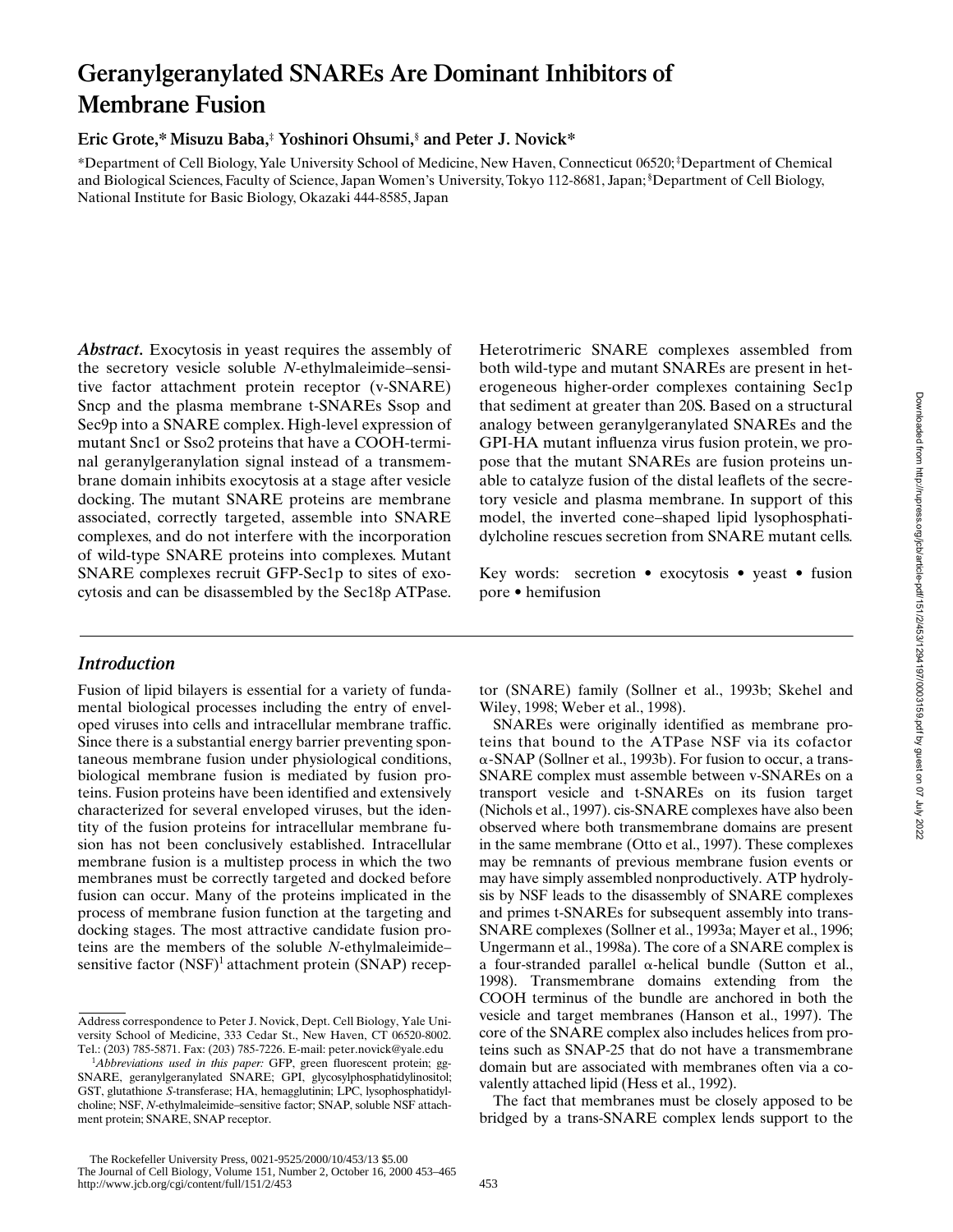notion that SNAREs function as fusion proteins. The data on this issue, however, are conflicting. SNARE-dependent fusion has been reconstituted with recombinantly expressed proteins incorporated into liposomes (Weber et al., 1998). However, it has also been reported that disassembly of trans-SNARE pairs by Sec18p, the yeast NSF, can occur before the completion of fusion in an in vitro assay of vacuole fusion (Ungermann et al., 1998b). To reconcile these observations, it has been suggested that the prefusion state of the SNARE complex has low affinity and is thus not detectable by standard assays (Chen et al., 1999).

For insight into how SNAREs might catalyze intracellular fusion, we have looked to the best understood form of membrane fusion, that mediated by the hemagglutinin (HA) protein of influenza virus (Bentz, 1993; White et al., 1996). Internalization of the virus to acidic endosomes triggers a conformational shift in HA2 resulting in insertion of the fusion peptide into the endosomal membrane. Fusion is thought to occur in two steps. First, the outer leaflets join to yield a hemifusion intermediate. Then, the inner leaflets join to form a fusion pore, which expands to allow entry of the viral core into the cytoplasm. The glycosylphosphatidylinositol (GPI)-HA mutant fusion protein is defective at the transition from the hemifusion intermediate to complete fusion (Kemble et al., 1993). In GPI-HA, the COOH-terminal transmembrane and cytoplasmic domains of HA have been replaced by a GPI membrane anchor. Unlike the COOH terminus of wild-type HA, the GPI anchor of GPI-HA is not inserted through the hydrophilic face of the cytoplasmic leaflet of the host cell. Thus, the GPI anchor can diffuse through the lipidic stalk connecting the hemifused membranes. Addition of chlorpromazine allows full fusion by GPI-HA (Melikyan et al., 1997; Chernomordik et al., 1999). Chlorpromazine is a membrane-permeant, inverted cone–shaped amphipath that preferentially accumulates in the cytoplasmic leaflet of the plasma membrane. In theory, adding chlorpromazine introduces positive curvature in the hemifusion diaphragm. This positive curvature then stabilizes small pores that form spontaneously, thereby increasing the probability that they will expand to complete fusion.

We have examined the role of SNARE transmembrane domains in membrane fusion by replacing the COOH-terminal transmembrane domains of the yeast exocytic SNAREs Snc2p and Sso2p (Sec9p has no transmembrane domain) with signals for addition of a geranylgeranyl lipid anchor. High expression of geranylgeranylated SNAREs (ggSNAREs) inhibits exocytosis at a stage after SNARE complex assembly. The secretory block in ggSNAREexpressing cells can be partially reversed by adding lysophosphatidylcholine (LPC), an inverted cone–shaped lipid that adds positive curvature to the outer leaflet of the plasma membrane. Thus, we conclude that SNAREs act at a late, lipid-sensitive step in membrane fusion and propose that ggSNAREs cannot catalyze merger of the distal leaflets of the secretory vesicle and plasma membrane.

#### *Materials and Methods*

#### *Plasmids and Strain Construction*

The *SNC-CIIL* integrating plasmid pNB974 was constructed by PCR amplification of *SNC1* using the reverse primer GCCGAAGCTTATCATA-GAATTATACAACACATCTTCATTTTTAGATC to append sequences coding for CIIL-Stop (underlined) after Cys95. The PCR product was inserted between the BamHI and HindIII sites of pNB529, an integrating vector with a *GAL1* promoter, *ADH1* terminator, and *LEU2* selectable marker. The *SSO-CIIL* integrating plasmid pNB975 was constructed by PCR amplification of *SSO2* using the reverse primer CCAAGCTTATCATAGAA-TTATACAACATCTTATTTTGTTTTTTCTTGCTTTTCTGGC to append sequences coding for CIIL-Stop (underlined) after Cys270. Before inserting the *SSO-CIIL* PCR product into pNB529, the EcoRI site in the multicloning site of the vector was mutated by linearizing the plasmid with a partial EcoRI digest, and filling in the overhang using the Klenow subunit of DNA polymerase I. This mutagenesis allowed pNB975 to be linearized by digestion at the EcoRI site and integrated into the *LEU2* gene.

The *SEC*1 host strain SP1a (*MAT*<sup>a</sup> *his3 leu2 trp1 ade8 ura3*, NY1705) was constructed by transient transformation of a plasmid containing the HO endonuclease to change the mating type of the SP1 strain (Protopopov et al., 1993). The *SNC-CIIL* (NY1743) and *SSO-CIIL* (NY1704) strains were constructed by integration at the *LEU2* locus of SP1a. A yeast genomic library created by partial digestion of DBY939 genomic DNA with Sau3A and subcloning into yEP24 was used for the high-copy suppression screen. Other plasmid tested for suppression included the empty vector control (pRS426), pNB139 (*SEC4 CEN URA3*) and 2 $\mu$ *URA3* plasmids with the *SEC1* (pNB680), *SEC9* (pNB592), *SEC17* (pSFN194), *SEC18* (pSFN199), *SSO2* (BVS), and *SNC2* (from the genomic library) genes.

Green fluorescent protein (GFP)-Sec1p fluorescence was observed in SP1a (NY1746), *SNC-CIIL* (NY1747), and *SSO-CIIL* (NY1748) strains transformed with pNB828 (Carr et al., 1999). The HA-tagged *SSO2* expressed in the *sec18-1 HA-SSO2* strain (*MAT*a *sec18-1 HA-SSO2 ura3 leu2 his3*, NY1749) was constructed by the method of Schneider and colleagues (Schneider et al., 1995; Carr et al., 1999) in an L-a virus-free host strain. The *sec5 SSO-CIIL* strain (NY1272) was created by a genetic cross of NY504 (*MAT*<sup>a</sup> *sec5-24 ura3 his4*) with SSO-CIIL transformed NY605 (*MAT*a *leu2 ura3*). Strains were grown in media supplemented with 4% galactose, 4% raffinose, or 2% dextrose.

#### *Glycerol Gradients*

 $40 A_{600}$  units of yeast were lysed with glass beads in HKDNE buffer as described previously (Grote and Novick, 1999). 200 µl of cleared lysate (4 mg/ml) was layered over a linear 10–35% glycerol gradient in HKDNE and spun at 300,000  $g$  (at  $R_{\text{max}}$ ) for 5.3 h in an SW50.1 rotor (Beckman Coulter) at  $4^{\circ}$ C. 620-µl fractions were collected from the bottom of the gradient. The gradient fractions were diluted with an equal volume of HKDNE, and HA-Sso2p was collected by immunoprecipitation with the 12CA5 anti-HA monoclonal antibody. A parallel gradient was run with gel filtration markers (Bio-Rad Laboratories). Thyroglobulin (670 kD, 19S) sedimented to fraction 4.

#### *Secretion Assays*

Secretion of 35S-labeled proteins was measured by a modification of the method of Gaynor and Emr (1997). 1.5  $A_{600}$  units of yeast cells from methionine-free medium were resuspended in 400  $\mu$ l of methionine-free medium supplemented with 150 µCi [ $35$ S]-ProMix™ cell labeling mix (Amersham Pharmacia Biotech) and labeled for 5 min at  $30^{\circ}$ C or  $37^{\circ}$ C as indicated. The labeling period was stopped by the addition of 44  $\mu$ l 10 $\times$ chase medium containing 7 mg/ml methionine, 4 mg/ml cysteine, 0.6 mg/ ml BSA, and 10 mM PMSF. When indicated, freshly dissolved LPC (Avanti Polar Lipids, Inc.) was added to a final concentration of 0.3 mM. To collect secreted proteins, the cells were pelleted and  $400 \mu$ l of supernatant was added to 40  $\mu$ l of 100% TCA, 1 mg/ml deoxycholate, and precipitated for at least 30 min on ice. The precipitates were washed twice with  $a$ cetone  $(-20^{\circ}\text{C})$ , air dried, resuspended in Laemmli sample buffer, boiled for 5 min, and run on a 10% SDS-polyacrylamide gel. 35S-labeled proteins were quantified using a Storm™ system (Molecular Dynamics).

#### *Other Methods*

Glutathione *S*-transferase (GST)-Snc-CIIL and GST-Sso-CIIL were purified from *Escherichia coli* and labeled with <sup>3</sup> H-GGPP by the method of Jiang et al. (1993). Procedures for SNARE coimmunoprecipitation and immunoblotting have been described previously (Grote and Novick, 1999). GFP-Sec1p visualization followed the method of Carr et al. (1999) as modified (Grote et al., 2000, this issue). FM4-64 endocytosis was observed by the method of Vida and Emr (1995). CPY maturation was measured by the method of Govindan et al. (1995) except that the samples were not frozen and thawed before lysis. Immunofluorescent staining of Sec4p was by the method of Walch-Solimena et al. (1997) using a  $63\times$  ob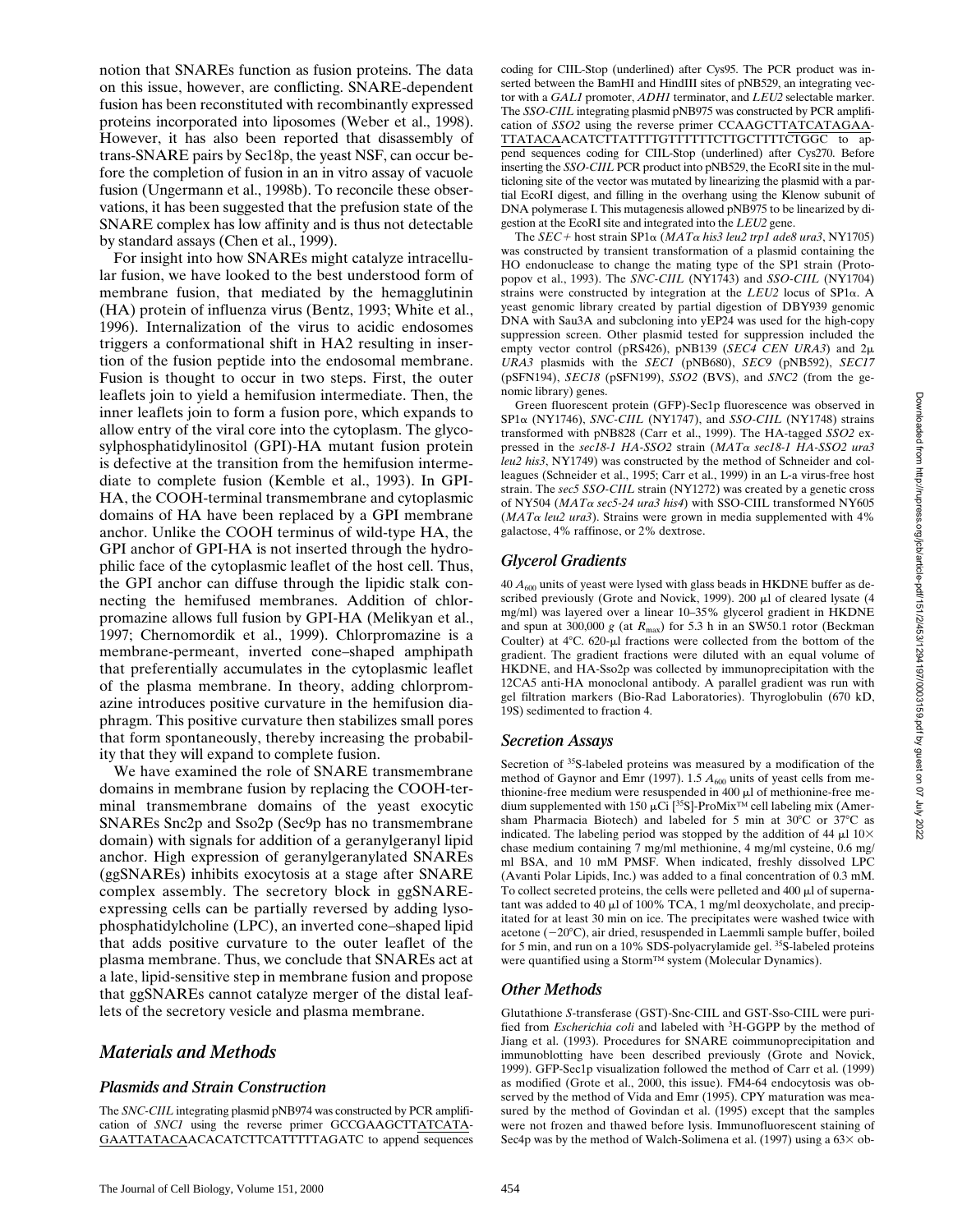jective. Samples were prepared for electron microscopy as described previously (Baba et al., 1997), and ultrathin sections were examined with a Hitachi H-800 electron microscope at 125 kV.

#### *Results*

#### *Dominant-negative Lipid-anchored SNAREs*

As a test of the role of SNARE transmembrane domains in the process of membrane fusion, we replaced the COOH-terminal transmembrane domain of the v-SNARE Snc2p with a CIIL signal coding for addition of a geranylgeranyl isoprenyl group (Moores et al., 1991). To demonstrate activity of the CIIL signal, we compared incorporation of [3 H]geranylgeranyl pyrophosphate into Snc-CIIL and the soluble cytoplasmic domain of Snc2p. Snc-CIIL was purified as an  $NH<sub>2</sub>$ -terminal tagged GST fusion protein from *E. coli*. In the presence of lysate from wildtype yeast expressing type II geranylgeranyltransferase, [ 3 H]geranylgeranyl pyrophosphate was attached to the COOH terminus of Snc-CIIL, but not to the unmodified Snc2p cytoplasmic domain or to COOH-terminally truncated proteolytic fragments of Snc-CIIL (Fig. 1 a).

The *SNC-CIIL* gene was inserted behind a *GAL1* promoter in a yeast integrating vector and integrated at the *LEU2* locus of *SEC* + yeast. Expression of the native Snc1 and Snc2 proteins was not perturbed in the *SNC-CIIL* transformed strain (data not shown). To determine if replacing the transmembrane domain of Snc2p altered its intracellular targeting, we observed the intracellular distribution of Snc-CIIL by subcellular fractionation and immunofluorescent microscopy. In the first approach, wild-type control cells and cells expressing Snc-CIIL were lysed in detergent-free buffer, and the homogenates were fractionated by standard methods including differential centrifugation, velocity sedimentation in glycerol gradients, and sedimentation and floatation to equilibrium density on sucrose gradients. By all four fractionation methods Snc-CIIL, which migrates more rapidly than wild-type Sncp on polyacrylamide gels, was observed in the same fractions as the native Snc proteins. Furthermore, Snc-CIIL expression did not significantly alter the fractionation pattern of wild-type Sncp at an early time point after inducing expression by shifting to galactose medium (data not shown). Immunofluorescent staining of highly expressed Snc-CIIL with anti-Sncp antibodies was compared with the less intense staining pattern of Sncp in wild-type cells. In both cell types, labeling was observed on the cell surface and on punctate structures in the cytoplasm (data not shown). When *snc* $\Delta$  cells were stained with anti-Snc antibodies, only weak background fluorescence was observed. We conclude that geranylgeranylation of Sncp is sufficient for membrane attachment and does not disturb the normal targeting of Sncp to secretory vesicles and the plasma membrane. Snc-CIIL is probably transported to the plasma membrane via the conventional secretory pathway after posttranslational insertion into the ER like the prenylated protein N-Ras (Choy et al., 1999).

Induction of high-level Snc-CIIL expression with galactose significantly reduced the growth rate of *SNC-CIIL* cells compared with wild-type controls. However, if *SNC-CIIL* cells were grown for several generations in YP glucose medium before plating on YP galactose plates, spontaneous revertants were frequently observed. Snc-CIIL expression was measured in the parent strain and in 60 spontaneous revertants by Western blotting. In the parent strain, after 8 h induction with galactose the amount of Snc-CIIL expressed was at least five times greater than the combined expression level of the native Snc1 and Snc2 proteins. By contrast, Snc-CIIL expression was lost in 59 of 60 spontaneous revertants. The expression level of Snc-CIIL in the remaining revertant was reduced to a level equivalent to that of the native Snc proteins. Thus, Snc-CIIL is a dose-dependent inhibitor of growth.

In an attempt to identify Sncp interacting proteins, we screened a multicopy genomic library for genes that suppress *SNC-CIIL* when overexpressed. 10 suppressing plasmids were isolated. Five of these plasmids contained either the *SNC1* or *SNC2* genes. The remaining plasmids interfered with Snc-CIIL expression. We conclude that the crit-



*Figure 1.* (a) Geranylgeranylation of Snc-CIIL and Sso-CIIL. GST-Snc-CIIL, GST-Sso-CIIL, and a 1:1 mixture of the Snc2p and Sso1p cytoplasmic domains were incubated with wild-type yeast lysate and  $[3H]$ geranylgeranyl pyrophosphate for 30 min at 30°C. The reactions were run on a polyacrylamide gel, and geranylgeranylated products were detected by autoradiography. Only 10% of the GST-Sso-CIIL sample was loaded on the gel exposed for autoradiography. The input proteins were run on a second gel and stained with Coomassie blue. Only the full-length GST–Snc-CIIL protein at 38 kD contains the COOH-terminal CIIL signal; degradation products were not labelled with <sup>3</sup>H-GGPP. (b) Growth phenotype and suppression of strains expressing Snc-CIIL and Sso-CIIL. *SNC-CIIL* and *SSO-CIIL* under regulatory control of a *GAL1* promoter were integrated at the *LEU2* locus of *SEC* + yeast (SP1). The control, *SNC-CIIL*, and *SSO-CIIL* strains were then transformed with *URA3* episomal plasmids directing overexpression of potential interacting proteins. The transformants were stamped onto synthetic complete  $(SC)$  galactose – uracil plates and grown for 5 d at 30°C.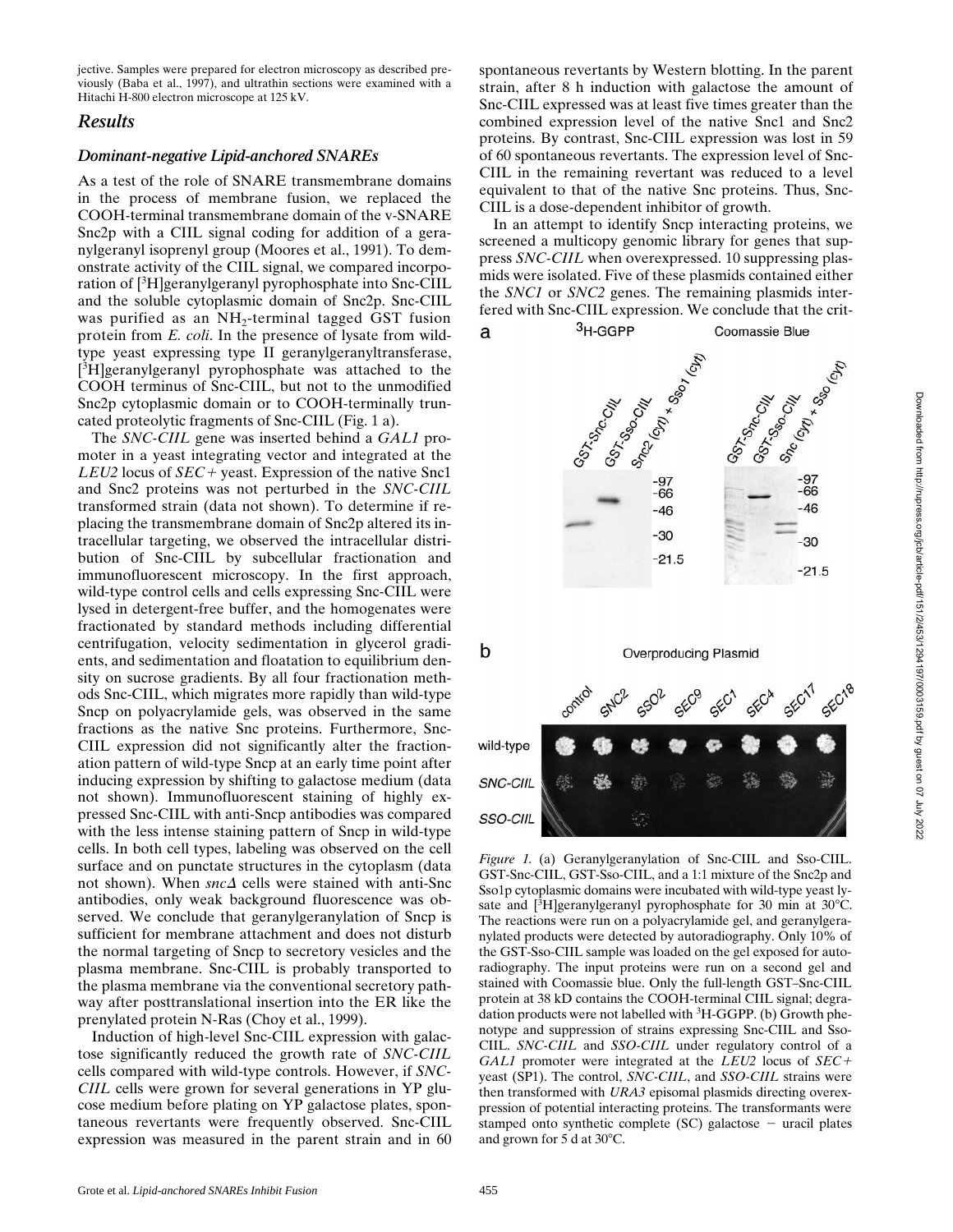

*Figure 2.* Assembly of gg-SNAREs into SNARE complexes. (a) Coimmunoprecipitation of Snc-CIIL and Sncp with Ssop. Ssop was immunoprecipitated from cleared detergent lysates of wild-type and *SNC-CIIL* cells grown in  $YP$  galactose for 4 h at 30 $^{\circ}$ C. Sncp and Snc-CIIL coprecipitating with Ssop and in 1% of the volume of lysate used for each immunoprecipitate were detected by immunoblotting. (b) Coimmunoprecipitation of Sso-CIIL and Ssop with Snc. Sncp was immunoprecipitated from cleared detergent lysates of wild-type and *SSO-CIIL* cells. Ssop and Sso-CIIL coprecipitating with Sncp and in 1% of the volume of lysate used for each immunoprecipitate were detected by immunoblotting. (c) Addition of ATP to lysates prevents copre-

cipitation of Snc-CIIL and Sncp with Ssop. Two lysates were prepared from *SNC-CIIL* cells grown for 4 h in YP galactose. For the control lysate, cells were collected in ice-cold Tris (pH 7.5) buffer containing 20 mM NaN<sub>3</sub> and 20 mM NaF to deplete intracellular pools of ATP and lysed in buffer containing 1 mM EDTA as in a and b above. For the  $+ATP$  lysate, cells were collected in buffer without NaN<sub>3</sub> or NaF and lysed in buffer with 2.5 mM ATP, 2 mM MgCl<sub>2</sub>, and an ATP regenerating system. Sncp and Snc-CIIL coimmunoprecipitating with Sso were detected by immunoblotting as above. (d) SNARE complex levels in wild-type and *sec5-24* mutant cells. *SSO-CIIL*, *sec5-24*, and *sec5-24 SSO-CIIL* double mutant cells were grown in YP galactose plus raffinose for 3 h at 25°C to induce low level expression of Sso-CIIL and then shifted to 37°C for 30 min. Ssop and Sso-CIIL coprecipitating with Sncp were detected by immunoblotting and quantified by densitometry. The expression levels of Sncp and Ssop were equal in each strain, and the expression level of Sso-CIIL was equal in the wild-type and *sec5-24* mutant strains.

ical parameter for Snc-CIIL toxicity is the ratio of Snc-CIIL to wild-type Sncp expressed.

growth by titering out other components known to interact with exocytic SNARE proteins.

To compare the role of v-SNARE and t-SNARE transmembrane domains, we replaced the COOH-terminal transmembrane domain of the t-SNARE Sso2p with a geranylgeranylation signal. GST-Sso-CIIL, but not the cytoplasmic domain of Sso2p, could be labeled in vitro with [ 3 H]geranylgeranyl pyrophosphate in the presence of geranylgeranyltransferase from a yeast lysate (Fig. 1 a). Highlevel Sso-CIIL expression is an even stronger inhibitor of growth than high level Snc-CIIL expression. In contrast, a high level expression of the soluble cytoplasmic domain of Sso2p did not inhibit growth, emphasizing the importance of membrane attachment by the lipid anchor. To compare the mechanism of growth inhibition by Snc-CIIL and Sso-CIIL, we directly tested for suppression of the two mutants by overexpressing proteins likely to interact with Sncp and Ssop (Fig. 1 b). We found that *SNC2* suppresses *SNC-CIIL* but not *SSO-CIIL*, whereas *SSO2* suppresses *SSO-CIIL* but not *SNC-CIIL*. Thus, for Sso-CIIL as well as Snc-CIIL, a high ratio of geranylgeranylated to wild-type SNARE protein is implicated in the growth inhibition. Plasmids directing overexpression of other known SNARE complex interacting proteins, including Sec9p, Sec1p, Sec17p, or Sec18p, did not suppress either *SNC-CIIL* or *SSO-CIIL*. In addition, Sec4p overproduction, which suppresses most of the post-Golgi–blocked temperature-sensitive *sec* alleles (Salminen and Novick, 1987), did not suppress *SNC-CIIL* or *SSO-CIIL*. Thus, the ggSNAREs are not inhibiting

One caveat concerning the interpretation of these results is that overexpression of wild-type t-SNAREs inhibits membrane transport in several other systems (Dascher et al., 1994; Bittner et al., 1996; Wu et al., 1998). Consistent with these reports, we found that massive overproduction of Sso2p from a *GAL1* promoter partially inhibited growth (data not shown). However, since moderate overproduction of Sso2p from a multicopy plasmid suppressed the growth defect of an *SSO-CIIL* strain, wild-type Sso2p and Sso-CIIL must inhibit growth by distinct mechanisms.

#### *SNARE Complex Assembly with ggSNAREs*

We next tested whether the ggSNAREs assemble into SNARE complexes. Replacing the transmembrane domains of Sncp and Ssop with lipid anchors does not alter the domains essential for SNARE complex assembly in vitro, but assembly in yeast is subject to additional levels of regulation. We have previously documented that  $\sim$ 1% of the total Ssop in  $SEC +$  cells coimmunoprecipitates with Sncp and a similar fraction of the total Sncp coprecipitates with Ssop (Grote and Novick, 1999). Coimmunoprecipitation is a valid measure of SNARE complex assembly during exocytosis because the amount of Ssop coprecipitated with Sncp is reduced in mutant yeast strains with defects that prevent secretory vesicle docking with the plasma membrane (Grote and Novick, 1999; Grote et al., 2000,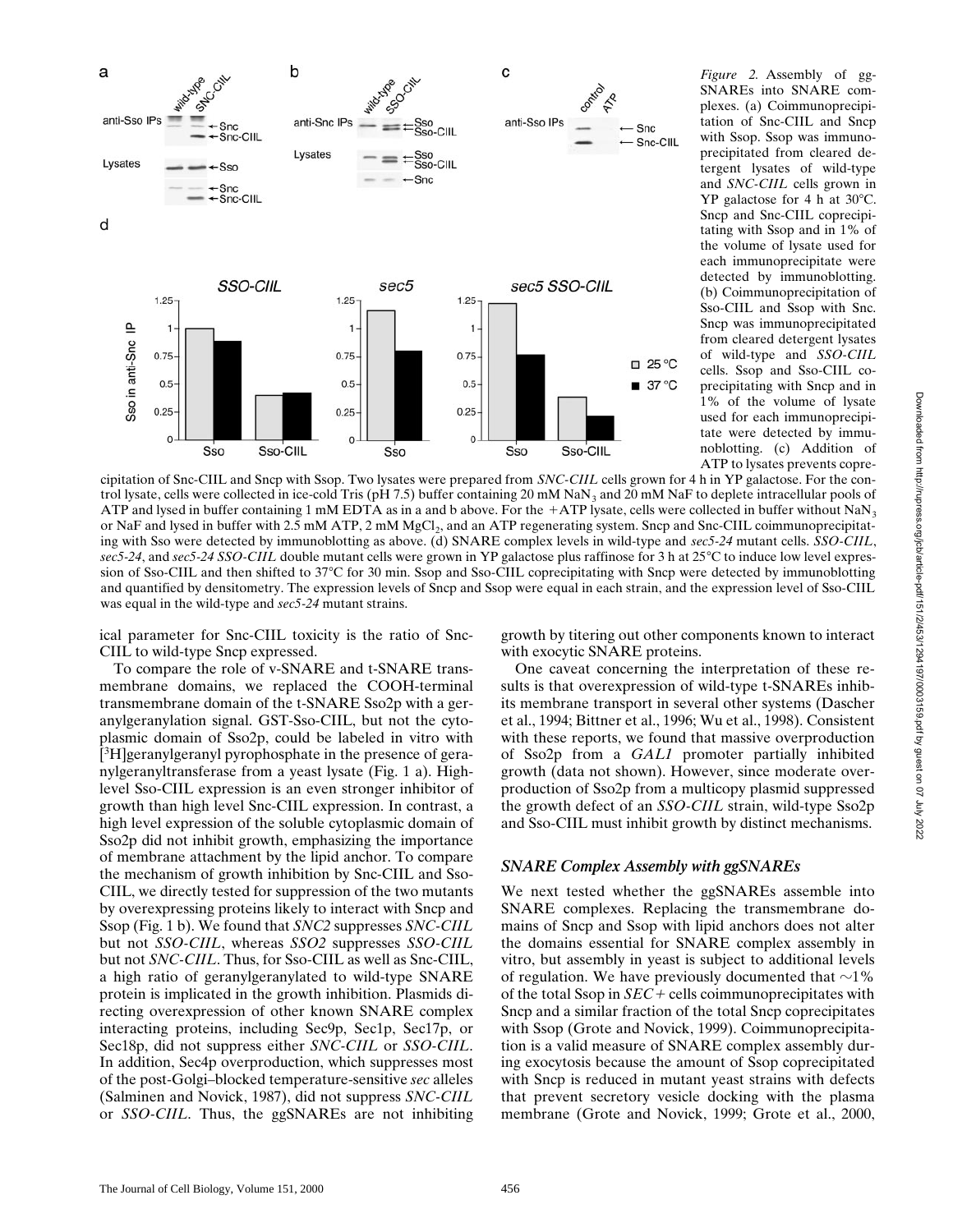# **SNC-CIIL SSO-CIIL** wild-type

*Figure 3.* GFP-Sec1p fluorescence. GFP was integrated at the 5' end of the *SEC1* gene in wild-type, *SNC-CIIL*, and *SSO-CIIL* cells. Transformants were grown to early log phase in YP raffinose and then transferred to YP galactose medium for 4 h at  $30^{\circ}$ C. The cells were fixed with methanol to enhance the GFP signal.

this issue). Immunoprecipitation of Ssop from cells expressing Snc-CIIL resulted in coimmunoprecipitation of both Snc-CIIL and wild-type Sncp (Fig. 2 a). Similarly, immunoprecipitation of Sncp from cells expressing Sso-CIIL resulted in coimmunoprecipitation of both Sso-CIIL and wild-type Ssop (Fig. 2 b). One way that ggSNAREs might inhibit secretion is by competing with wild-type SNARE proteins for assembly into SNARE complexes. Interestingly, Snc-CIIL expression did not affect the amount of native Sncp associated with Ssop, and Sso-CIIL expression did not affect the amount of native Ssop associated with Sncp. Thus, cells expressing ggSNAREs contain wild-type as well as mutant SNARE complexes.

The NSF ATPase disassembles SNARE complexes (Sollner et al., 1993a). In yeast, we and others have observed that addition of ATP and an ATP regenerating system to lysates induces disassembly of SNARE complexes by the NSF homologue Sec18p (Ungermann et al., 1998a; Carr et al., 1999). To test whether geranylgeranylation of SNAREs inhibits SNARE complex disassembly, we prepared lysates with and without ATP from *SNC-CIIL* cells. Neither Sncp nor Snc-CIIL coprecipitated with Ssop in lysates prepared under SNARE disassembly  $(+ATP)$  conditions (Fig. 2 c). Therefore, the geranylgeranyl membrane anchor does not interfere with SNARE complex disassembly in lysates.

Exocytic SNARE complex assembly depends on continued traffic through the secretory pathway (Grote and Novick, 1999). Thus, SNARE complexes fail to assemble at 378C in the *sec5-24* temperature-sensitive mutant (Grote et al., 2000). Since Sec5p is a component of the exocyst complex that tethers secretory vesicles to the plasma membrane (TerBush et al., 1996; Guo et al., 1999), we concluded that vesicle tethering is required for exocytic SNARE complex assembly. To determine if vesicle tethering is also required for the assembly of SNARE complexes containing Sso-CIIL, we observed SNARE complexes in a *sec5-24 SSO-CIIL* strain. To avoid complications arising from the dominant-negative effects of high-level Sso-CIIL expression, the experiment was performed at an early time point after galactose addition before Sso-CIIL had a measurable effect on the growth rate. In addition, raffinose

was included in the induction medium to reduce Sso-CIIL expression and minimize the disruptive effect of changing carbon sources. A 30% reduction in the binding of Ssop to Sncp was observed in  $sec5-24$  cells after shifting to  $37^{\circ}$ C in YP galactose plus raffinose. This effect is small compared with the 90% reduction in SNARE complex levels observed in the same cells grown in YP glucose (Grote et al., 2000). In the absence of glucose, a reduced growth rate and partial translocation of Ssop from the plasma membrane to intracellular vesicles (data not shown) may contribute to the reduced response of SNARE complexes to the temperature shift. Nevertheless, when *sec5-24 SSO-CIIL* cells were shifted to 37°C, there was a reduction in binding of both Sso-CIIL and Ssop to Sncp, and this reduction was equivalent to the reduction in binding of Ssop to Sncp in *sec5-24* cells not expressing Sso-CIIL. Furthermore, binding of Sso-CIIL to Sncp was not reduced at 378C in a *SEC5 SSO-CIIL* strain (Fig. 2 d). Because the *sec5-24* mutation has equivalent effects on SNARE complexes containing Sso-CIIL and wild-type Ssop, we conclude that tethering of secretory vesicles to the plasma membrane precedes the assembly of SNARE complexes between Sncp and Sso-CIILp at the plasma membrane.

Sec1p binds to assembled Sncp/Ssop/Sec9p SNARE complexes and is targeted to sites of exocytosis in the tips of emerging buds and at mother–daughter necks in dividing cells (Carr et al., 1999). The fluorescence pattern of GFP-Sec1p was observed in *SNC-CIIL* and *SSO-CIIL* cells to determine the effect of ggSNARE expression on Sec1p targeting. Expression of Snc-CIIL or Sso-CIIL did not interfere with the targeting of GFP-Sec1p to bud tips and necks. However, the region of bright GFP-Sec1p fluorescence extended over a larger area of the plasma membrane within the bud in ggSNARE-expressing cells (Fig. 3). Since the peak intensity was similar in wild-type and mutant cells, the total amount of GFP-Sec1p targeted to the plasma membrane in the bud appears to be greater in the mutant cells. Coimmunoprecipitation of Sec1p with SNARE complexes was also enhanced by ggSNARE expression (see below, and data not shown). Thus, Sec1p interacts with SNARE complexes containing ggSNAREs.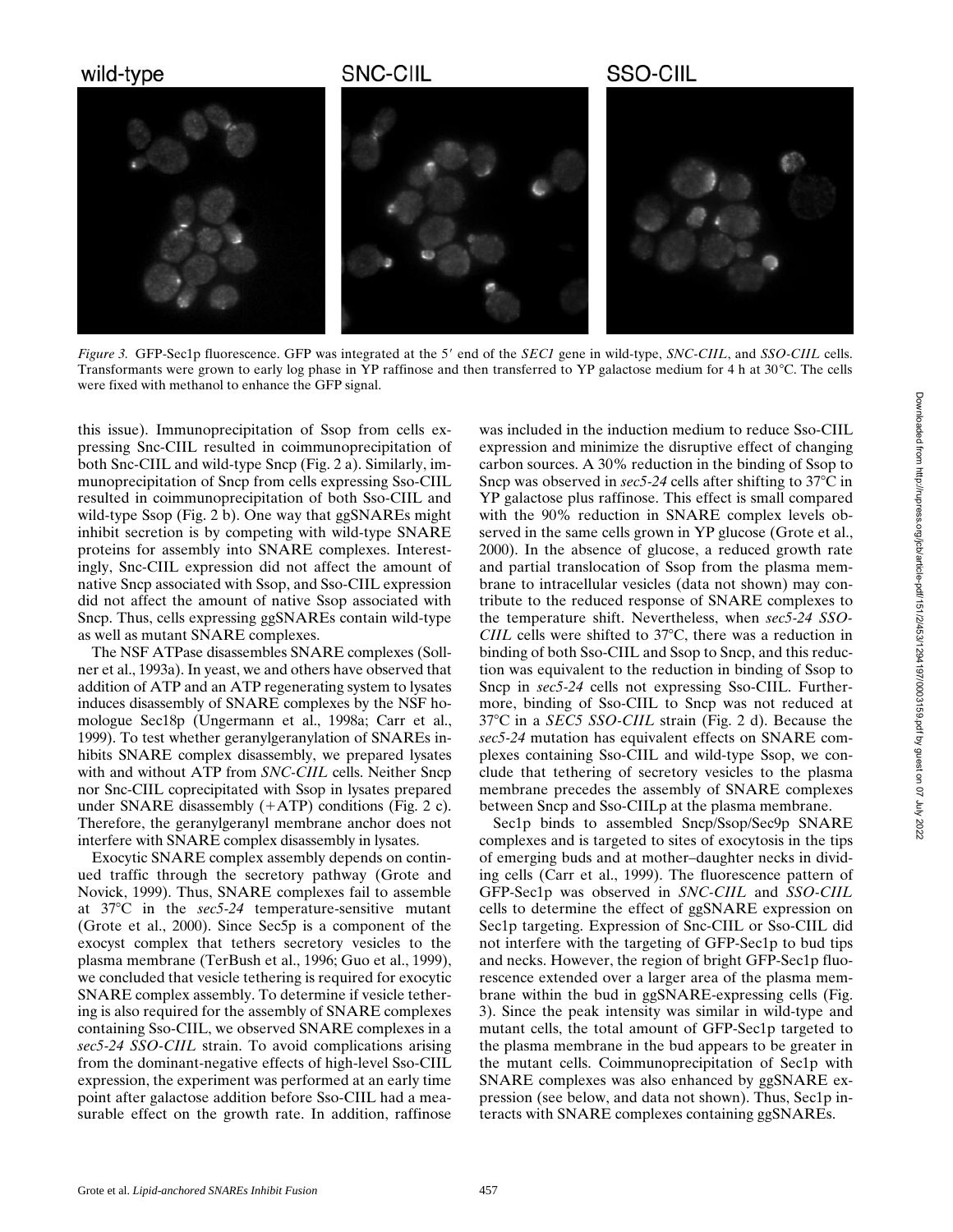

*Figure 4.* Multimeric SNARE complexes. (a) Sedimentation of detergent-solubilized yeast proteins on a glycerol velocity gradient. HA-SSO2 *sec18-1* cells were grown to log phase at 25°C and then shifted to  $37^{\circ}$ C for 10 min before lysis in buffer containing  $0.5\%$  NP-40. 200  $\mu$ l of a cleared lysate was loaded on the top of a 5–35% glycerol gradient prepared in 0.5% NP-40 lysis buffer. After centrifugation at 300,000 *g* for 5.3 h, fractions were collected from the bottom of the gradient. An aliquot of each gradient fraction was run on an SDS-PAGE gel and probed for Sec1p, Ssop, and Sncp by immunoblotting. The upper band detected with the Sec1p antibody is not Sec1p. In an identical gradient run in parallel, thyroglobulin (19.6S) sedimented to a sharp peak in fraction 4. (b) Coprecipitation of Sec1p, Sec9p, Sso1p, and Sncp with HA-Sso2p from the glycerol gradient fractions. HA-Sso2p was immunoprecipitated from each gradient fraction in a using an anti-HA monoclonal antibody. (c) Coimmunoprecipitation of Sec1p, Sso1, and Sncp with HA-SSO2 is enhanced by Snc-CIIL expression. *HA-SSO2 sec18-1*, *SNC-CIIL HA-SSO2 sec18-1*, and *SNC-CIIL sec18-1* cells were grown for 4 h in YP galactose at  $25^{\circ}$ C. The cultures were split in two, and one aliquot was shifted to 37°C for 10 min before lysis. Anti-HA immunoprecipitates and 1% of the lysate were probed for Sec1p, HA-Sso2p, Sso1p, Sncp, and Snc-CIIL by immunoblotting. The HA-Sso2p band from the anti-HA immunoprecipitates was dissected away from the Sso1p band before probing with the anti-Sso antibody.

#### *Higher-Order SNARE Complex Assembly*

SNARE proteins isolated from rat brains are found in 7S heterotrimeric VAMP/syntaxin/SNAP-25 complexes. 20S SNARE complexes are formed upon the addition of recom-

binantly expressed  $\alpha$ -SNAP and NSF (Sollner et al., 1993a). To examine the sedimentation rate of yeast exocytic SNAREs, a detergent-solubilized yeast lysate was sedimented into a glycerol gradient. Centrifugation conditions were calibrated so that a 19.6S marker protein (thyroglobulin) sedimented to a peak near the center of the gradient in fraction 4, and purified recombinant monomeric Ssop cytoplasmic domain (Rice et al., 1997) was recovered from the top three fractions. The lysate was prepared from *sec18-1* cells shifted to  $37^{\circ}$ C before lysis to maximize the percentage of SNAREs incorporated into SNARE complexes. The majority of the Sncp, Sso1p, and HA-Sso2p sedimented at the rate expected for monomers, dimers, and small complexes, but a small percentage of the SNARE proteins sedimented more rapidly and were broadly distributed in the lower fractions of the gradient (Fig. 4 a).

The percentage of Ssop that sedimented at  $\geq 20S$  in the glycerol gradient was similar to the percentage of Ssop bound to Sncp. Both rapid sedimentation and coprecipitation are enhanced in a sec18-1 strain upon shift to 37°C and reduced in *sec4-8* strains (data not shown). To determine where SNARE complexes sediment in the glycerol gradient, HA-Sso2 was immunoprecipitated from an aliquot of each gradient fraction with an anti-HA antibody. The HA-Sso2–bound Sncp was enriched in the more rapidly sedimenting fractions, whereas the unbound Sncp sedimented as monomer (Fig. 4 b). HA-Sso2p–bound Sec1p and Sso1p were also enriched in the more rapidly sedimenting fractions. Coprecipitation of untagged Sso1p with HA-Sso2p is especially informative because it suggests that the rapidly sedimenting SNARE proteins are components of higher-order SNARE multimers containing at least two SNARE heterotrimers. However, since these SNARE complexes sediment heterogeneously and have not been purified, it is impossible to determine the precise stoichiometry of each component or to exclude the possibility that other unidentified proteins may associate with this pool of SNAREs.

A small fraction of the Sncp, Sec1p, and untagged Ssop in the top fraction of the glycerol gradient coprecipitated with HA-Sso2p (Fig. 4 b). These proteins were not present in a control anti-HA precipitation from the top fraction of a gradient prepared from an untagged *sec18-1* strain (data not shown). Since myoglobin, a 17-kD globular protein used as a standard, sedimented to a peak in the second fraction of an identical gradient (data not shown), the complexes in the top fraction of the gradient must be associated with a buoyant component such as a detergentinsoluble lipid raft.

If the assembly of SNARE trimers into higher-order multimers requires hydrophobic interactions mediated by transmembrane domains (Laage et al., 2000), ggSNAREs might be excluded from the multimeric SNARE complexes or might limit their assembly. Therefore, assembly of higher-order SNARE multimers was examined in cells expressing ggSNAREs. To streamline the assay for higherorder SNARE complex assembly, we tested for coimmunoprecipitation of Sso1p with HA-Sso2p (Fig. 4 c). As shown above, this interaction occurs primarily within the rapidly sedimenting complexes. To further validate the assay, we compared HA-Sso2p immunoprecipitates from *sec18-1* cells that were either maintained at the permissive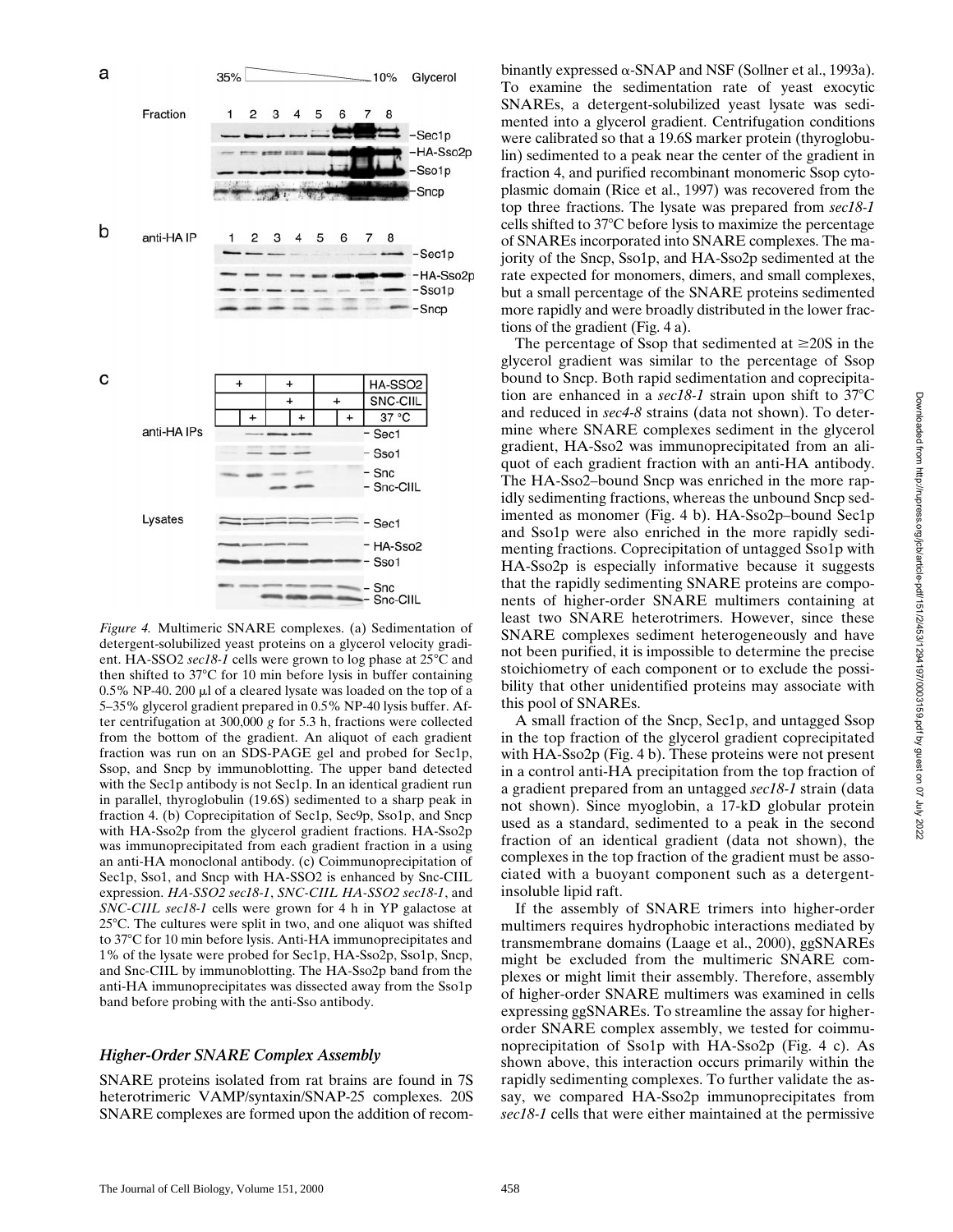

*Figure 5.* SNC-CIIL inhibits secretion. Snc-CIIL expression was induced for 6 h in SC galactose medium without methionine at 25 $^{\circ}$ C. Cells were labeled for 5 min with [ $^{35}$ S]-ProMix, and chased with excess methionine and cysteine. Aliquots were removed at the indicated time points and separated into cell pellet and media fractions by centrifugation. (a) Media proteins collected by TCA precipitation and (b) cellular proteins released by glass bead lysis were run on SDS-PAGE gels. Autoradiographs were exposed to film for 4 d (secreted proteins) and 2 h (2% of lysate). (c) Secretion of the 185-kD protein (arrow in a) was quantified using a Storm™ PhosphorImaging system.

temperature of  $25^{\circ}$ C or shifted to  $37^{\circ}$ C for 10 min. As expected, the amount of Sso1p, Sncp, and Sec1p bound to HA-Sso2 increased when the mutant Sec18-1 protein was inactivated. When HA-Sso2p was immunoprecipitated from *SNC-CIIL* cells, both Sncp and Snc-CIIL coprecipitated, as shown in Fig. 2. The amount of Sso1p bound to HA-Sso2p also increased in Snc-CIIL–expressing cells. Therefore, cells expressing Snc-CIIL have more higherorder SNARE multimers in addition to more SNARE trimers. Consistent with the GFP-Sec1p fluorescence results (Fig. 3), the amount of Sec1p bound to HA-Sso2 also increased in the Snc-CIIL–expressing cells. Unexpectedly, blocking SNARE complex disassembly by shifting *sec18-1 SNC-CIIL* cells to 37<sup>o</sup>C before lysis resulted in only a small increase in the amount of Sec1p, Sso1p, and Sncp bound to HA-Sso2p. Since SNARE complex assembly depends on flux through the secretory pathway (Grote and Novick, 1999), one interpretation of this result is that an

exocytosis block resulting from Snc-CIIL expression prevents additional SNARE complex assembly.

We also examined sedimentation of SNARE complexes from *SNC-CIIL* and *SSO-CIIL* cells into glycerol gradients. ggSNARE expression did not affect the sedimentation behavior of the wild-type SNAREs, and the behavior of the ggSNAREs and wild-type SNAREs was identical. In particular,  $\langle 2\%$  of the Snc-CIIL and Sso-CIIL sedimented at  $\geq$ 20S, but the pools of both Snc-CIIL and Sso-CIIL in SNARE complexes were highly enriched in the rapidly sedimenting fractions (data not shown). We conclude that assembly of Sncp and Ssop into multimeric SNARE complexes is unaffected by replacement of the transmembrane domain with a lipid anchor.

#### *ggSNAREs Inhibit Secretory Vesicle Fusion*

Since Sncp and Ssop are implicated in the final stage of secretion, we tested the effect of high level Snc-CIIL and Sso-CIIL expression on secretion. 6 h after Snc-CIIL induction, cells were metabolically labeled with a 5-min pulse of [35S]methionine/cysteine and then chased for various periods of time. Proteins secreted into the media were concentrated by TCA precipitation and then separated on a polyacrylamide gel. The pattern of bands secreted by wild-type and *SNC-CIIL* cells was similar, but the rate of secretion was significantly slower in the *SNC-CIIL* cells (Fig. 5). No reduction in protein synthesis was observed. Similar results were observed for *SSO-CIIL* as shown below. Thus, the growth inhibitory effects of the ggSNAREs are coincident with an inhibition of secretion.

Because Sncp binds to several syntaxin-like t-SNAREs in addition to Ssop (Abeliovich et al., 1998; Holthuis et al., 1998; Grote and Novick, 1999), we tested whether transport to the vacuole is also inhibited by Snc-CIIL expression. Newly synthesized carboxypeptidase Y was targeted to vacuoles and processed to its mature form at the same rate in wild-type and *SNC-CIIL* cells after 4 h growth in galactose medium (data not shown). Similarly, transport of the fluorescent dye FM4-64 from the plasma membrane to vacuoles was normal in *SNC-CIIL* cells after 4 h growth in galactose (data not shown). Because secretion is inhibited at this time point by 50% in *SNC-CIIL* cells, we conclude that exocytosis is the first transport step to be inhibited by Snc-CIIL expression. However, after 10 h growth in galactose medium, FM4-64 was internalized, but was not transported to a single large vacuole (data not shown). This endocytic defect may be either a direct consequence of Snc-CIIL binding to endocytic t-SNAREs (Grote and Novick, 1999) or an indirect effect of the block in secretion.

To determine which stage of the secretory pathway is inhibited by ggSNARE expression, we began with testing for vesicle targeting by immunofluorescent staining of the vesicle-associated Rab GTPase Sec4p. Vesicle targeting defects in mutants that affect the actin cytoskeleton or prevent nucleotide exchange on Sec4p result in a loss of polarized Sec4p immunofluorescent staining (Walch-Solimena et al., 1997). In *SNC-CIIL* and *SSO-CIIL* cells, Sec4p fluorescence is concentrated in bud tips and mother–daughter necks as it is in  $SEC +$  yeast (Fig. 6). However, Sec4p staining is more intense and fills a larger area of the cytosol in the mutant cells. Thus, ggSNAREs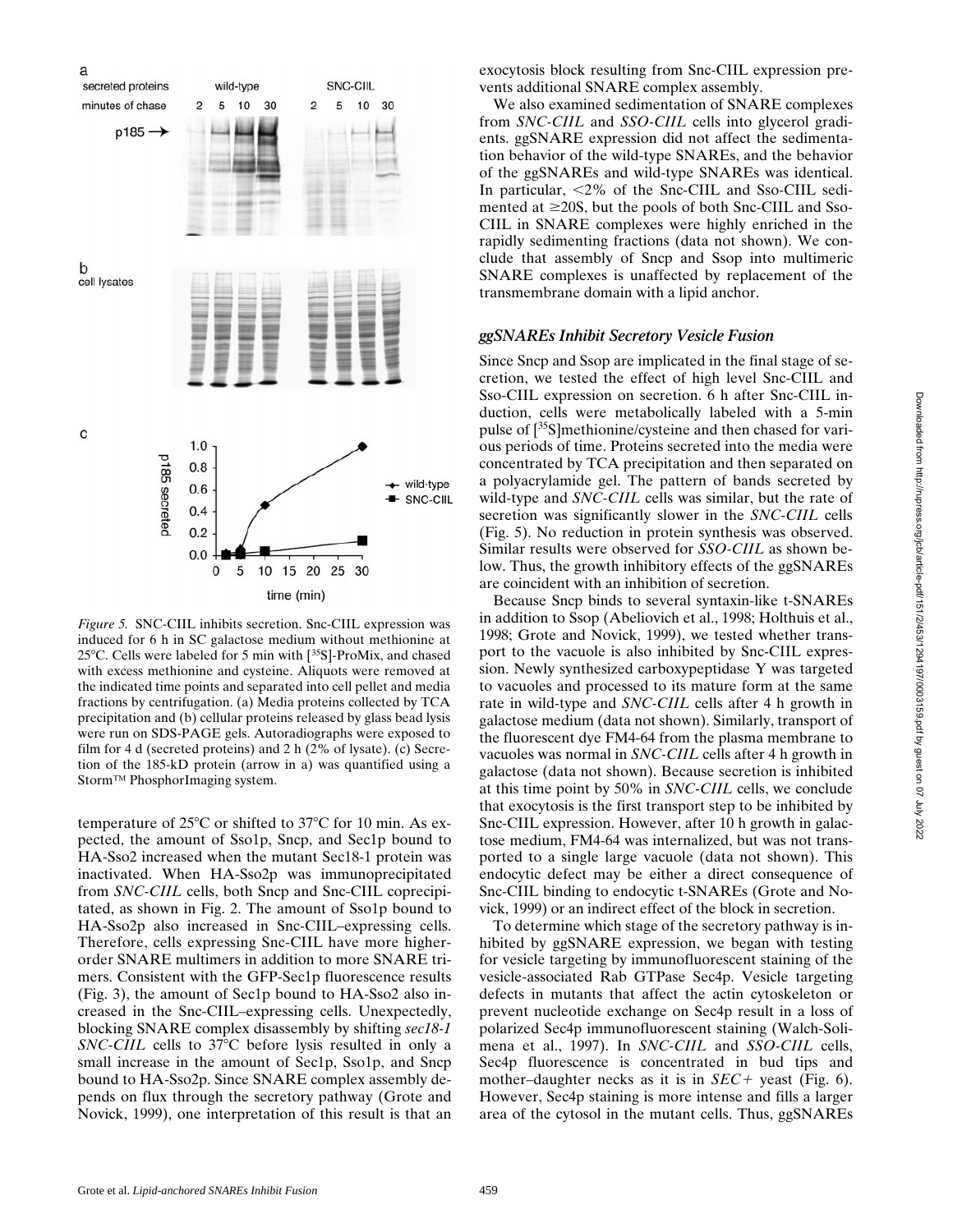# **SNC-CIIL**

## SSO-CIIL



*Figure 6.* Immunofluorescent labeling of Sec4p in cells expressing Snc-CIIL and Sso-CIIL. Wild-type, *SNC-CIIL*, and *SSO-CIIL* cells were grown in YP galactose for 4 h at 30°C before fixation. Fixed cells were permeabilized with 0.1% SDS and then stained for Sec4p by indirect immunofluorescence. Some of the bud tips are above or below the plane of focus.

do not inhibit vesicle targeting but may cause an accumulation of vesicles that occupy a large fraction of the bud.

wild-type

To test for secretory vesicle accumulation more directly,  $OsO<sub>4</sub>/UAc-stained$  ultrathin sections were observed by transmission electron microscopy. There was a significant accumulation of 100-nm secretory vesicles in cells expressing Snc-CIIL or Sso-CIIL. We observed the time course of vesicle accumulation after induction of Sso-CIIL expression. 1 h after shifting to galactose medium, the small number (5–30) of vesicles observed were often located adjacent to the plasma membrane in the bud. After 2 h induction, hundreds of vesicles filled the entire bud and spilled over into the mother cell. At later time points, other abnormal membrane structures including enlarged secretory vesicles and Berkeley Bodies, swollen derivatives of the yeast Golgi, were observed (data not shown).

To look at higher resolution for evidence of vesicle docking, freeze-substituted samples were prepared for electron microscopy (Fig. 7). On these specimens, vesicles were often surrounded by a regularly spaced coat structure that excluded densely staining ribosomes. A small number of vesicles (five or less per cell cross-section) were located within 15 nm of the plasma membrane. These vesicles often bulged out towards the plasma membrane, suggesting a strong physical attachment. It is difficult to trace membranes at sites of contact between vesicles and the plasma membrane because ultrathin sections are 60-nm thick, whereas only 10 nm separates the two hydrophilic layers of phospholipid bilayer membranes. In some instances, distinct secretory and plasma membrane bilayers can be observed, but these may have been sectioned above or below the point of contact. In other images, the outer leaflet of the secretory vesicle and the inner leaflet of the plasma membrane appear to merge at the intersection point and in rare cases vanish. These images may represent the initiation of membrane fusion. No contacts were found where the outer leaflet of the plasma membrane and the inner leaflet of the vesicles coalesced to form a single extended bilayer. Thus, if exocytosis is arrested at a hemifusion intermediate in cells expressing ggSNAREs, the intermediate must either be short-lived or have a diameter less than the thickness of the sections. In addition, a similar number of vesicles closely apposed to the plasma membrane were observed in cells expressing the dominant-negative mutant *sec4-N34* (data not shown). GTP-Sec4p is known to be required for vesicle transport to bud tips (Walch-Solimena et al., 1997) and to bind to Sec15p, a component of the exocyst tethering complex (Guo et al., 1999). Furthermore, Sec4-N34 expression inhibits SNARE complex assembly (Grote and Novick, 1999). It is therefore possible that some of the vesicles that appear to be docked in ggSNARE cells have randomly localized adjacent to the plasma membrane.

#### *LPC Rescues Secretion in SNC-CIIL and SSO-CIIL Cells*

The major difference between the lipid anchors of gg-SNAREs and the transmembrane domains of wild-type SNAREs is that a geranylgeranyl group cannot interact with the hydrophilic portion of the distal leaflet of a phospholipid bilayer, whereas the transmembrane domain must interact with the distal leaflet because it spans the entire membrane and is followed by a short hydrophilic sequence. We reasoned that an agent that increases the fusion potential of the distal leaflet might rescue secretion from cells expressing ggSNAREs. 10:0 LPC is an inverted cone–shaped lipid with a bulky, positively charged choline head group and a single, 10-carbon saturated aliphatic chain. The choline head group prevents spontaneous transport of LPC across lipid bilayers, and there is no enzymatic LPC flip-flop across the yeast plasma membrane (Tang et al., 1996). Thus, LPC has the potential to induce positive curvature in the outer leaflet of the plasma membrane (Sheetz and Singer, 1974).

To assay for LPC-mediated suppression of the exocytic block, we pulse labeled cells with  $[35S]$ methionine/cysteine and measured secretion of the labeled 185-kD protein identified in Fig. 5 in the presence or absence of LPC. An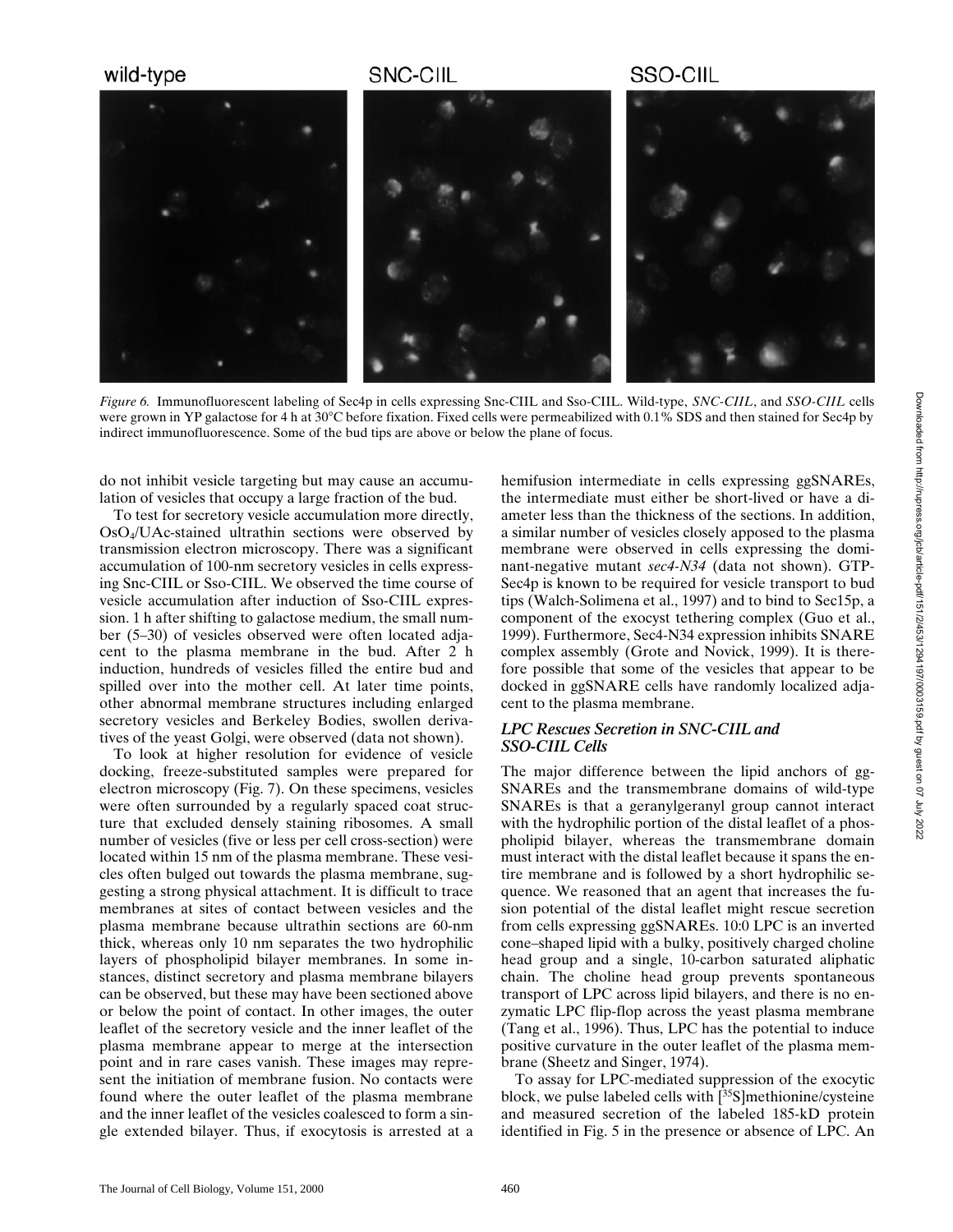

*Figure 7.* Ultrastructure of *SNC-CIIL* and *SSO-CIIL* cells. *SNC-CIIL* (a–e) and *SSO-CIIL* (f–j) cells were grown for 2 h in YP galactose and then prepared for electron microscopy by freezesubstitution. Low magnification images of a bud (a) and the septum forming between dividing mother cells (f) demonstrate an accumulation of 100-nm secretory vesicles, several of which are closely associated with the plasma membrane (see arrows). Higher magnification images (b–e, g–j) of vesicles adjacent to the plasma membrane are also shown. The vesicles in d and h evaginate towards the plasma membrane. Possible merger of the outer leaflet of the secretory vesicle with the inner leaflet of the plasma membrane can be seen in e. Bars, 100 nm.

advantage of this assay is that effects on exocytosis can be observed immediately after adding LPC, thereby minimizing the possibility of being misled by indirect effects. Secretion from both *SNC-CIIL* ( $P > 0.90$ ) and *SSO-CIIL*  $(P > 0.99)$  cells was stimulated upon addition of 0.3 mM 10:0 LPC (Fig. 8 a). Interestingly, LPC stimulated more 35S-p185 secretion from *SSO-CIIL* cells than from *SNC-CIIL* cells. This difference may be related to the fact that the geranylgeranyl group of Sso-CIIL is embedded in the plasma membrane where LPC acts.

However, in addition to stimulating secretion from gg-SNARE-expressing cells, LPC can also inhibit secretion. Higher concentrations of LPC ( $> 0.6$  mM) inhibited secretion from ggSNARE-expressing cells. This inhibition excludes the possibility that LPC stimulates secretion from ggSNARE-expressing cells by lysing membranes. Furthermore, the possibility that LPC stimulates exocytosis from ggSNARE-expressing cells via nonspecific detergent artifacts can be excluded because 0.5% Triton X-100 and Tween 20 have no effect on p185 release (data not shown).

If a large pool of hemifused secretory vesicles accumulates in Sso-CIIL–expressing cells, addition of LPC might result in a burst of secretion. To test for this effect, the amount of 35S-p185 release in *SSO-CIIL* cells was quantified at three time points after LPC addition (Fig. 8 b). Instead of a burst of  ${}^{35}S$ -p185 release, there was a sustained increase in the secretion rate. These data suggest that only a small fraction of the secretory vesicles accumulated in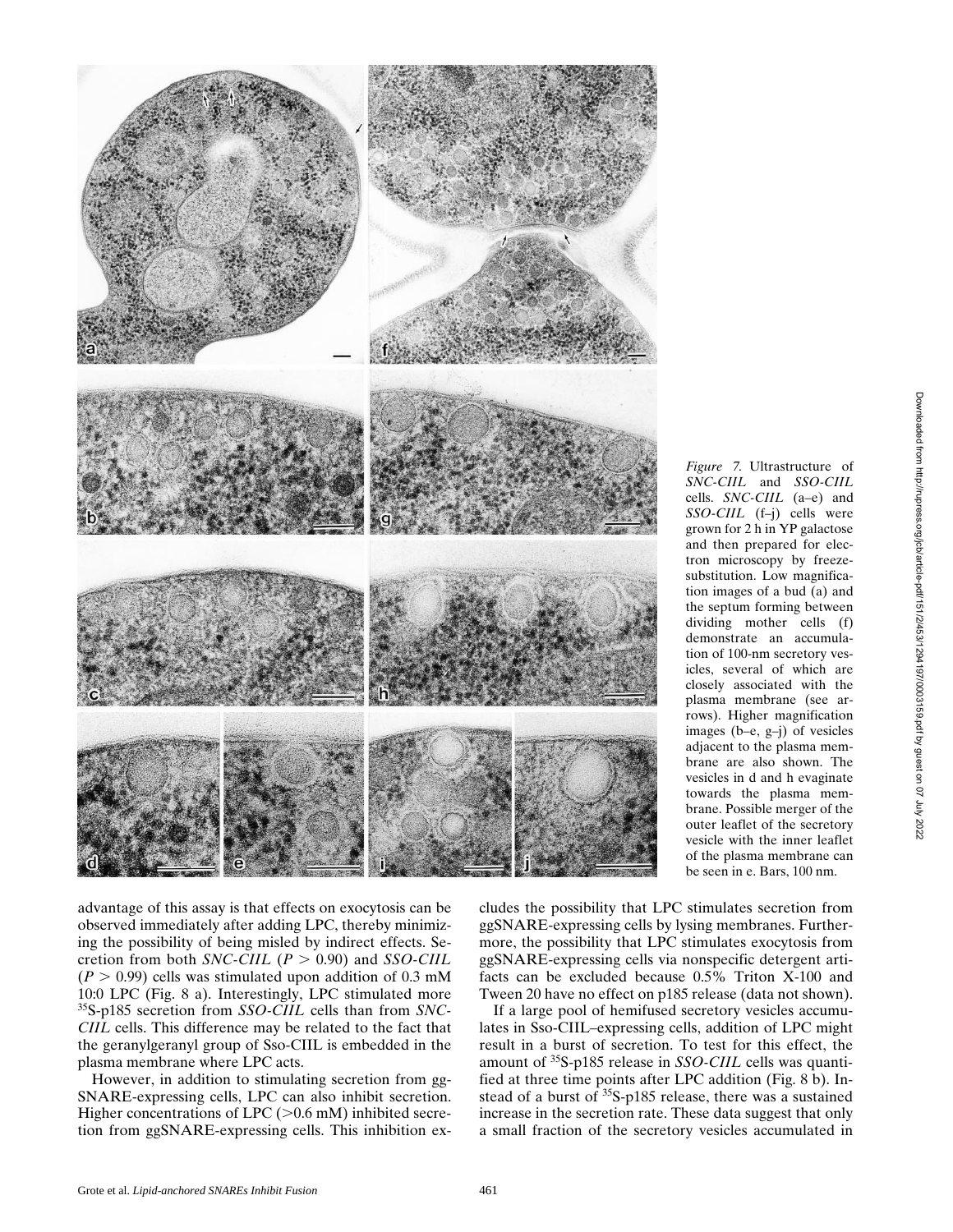

*Figure 8.* LPC-stimulated secretion. (a) *SNC-CIIL* and *SSO-CIIL* cells were pulse labeled for 5 min with [35S]-ProMix, chased for 5 min with excess methionine, and then stimulated with 0.3 mM LPC. Secretion of <sup>35</sup>S-p185 was quantified (error bars indicate SEM,  $n = 3$ ). Secretion from wild-type cells not treated with LPC was defined as 100%. (b) Kinetics of secretion from LPCstimulated cells. *SSO-CIIL* cells were pulse labeled for 5 min with [35S]-ProMix, chased for 5 min, and then LPC was added for the indicated times. Secretion of p185 was quantified.

the *SSO-CIIL* mutant have reached the stage that is subject to activation by LPC. This may reflect a limited number of docking sites and is in agreement with the largely cytoplasmic distribution of vesicles observed by electron microscopy (Fig. 7).

#### *Discussion*

The *SNC-CIIL* and *SSO-CIIL* mutations were designed by analogy to the GPI-HA mutant of the influenza HA fusion protein to test the hypothesis that SNARE transmembrane domains have a critical function in membrane fusion. High expression of Snc-CIIL or Sso-CIIL inhibited exocytosis, but did not inhibit transport of secretory vesicles to the bud or docking of vesicles to the plasma membrane. Instead, exocytosis was arrested at a late, LPC-sensitive stage. These observations suggest that an interaction between the transmembrane domain of SNARE proteins and the distal leaflets of apposed membranes is essential for fusion.

We propose that a functional SNARE complex must include at least two transmembrane domains, one for the vesicle membrane and one for the target membrane. Similarly, viral fusion requires both a transmembrane domain and a fusion peptide for fusion activity, and mutations in either domain can result in hemifusion (Kemble et al., 1993; Qiao et al., 1999). Several SNARE proteins are naturally modified with lipids (Hess et al., 1992; Couve et al., 1995; McNew et al., 1997; Vogel and Roche, 1999). For example, Snc1p is palmitylated on Cys95, the same site that is geranylgeranylated in Snc-CIIL (Couve et al., 1995). Nevertheless, neither overexpression of palmitylated Snc1p nor a *snc1-Cys95Ala* mutation that prevents palmitylation has a deleterious effect on secretion (Protopopov et al., 1993; Couve et al., 1995). Thus, Snc-CIIL toxicity correlates with the lack of a transmembrane domain rather that the presence of a lipid anchor. Another interesting example is Ykt6p, the Sed5p-associated v-SNARE implicated in ER to Golgi complex transport and vacuole fusion (Sogaard et al., 1994; Lupashin et al., 1997; McNew et al., 1997; Ungermann et al., 1998a). Ykt6p is attached to vesicles via a COOH-terminal farnesyl group (Sogaard et al., 1994). Since Ykt6p does not have a transmembrane domain, we suggest that Ykt6p incorporates into SNARE complexes that have a second v-SNARE protein with a transmembrane domain such as Vti1p.

Snc-CIIL and Sso-CIIL both assemble into SNARE complexes indistinguishable by several criteria from complexes containing wild-type SNAREs. These complexes can assemble into higher-order multimers, recruit GFP-Sec1p to bud tips, and be disassembled by Sec18p. Nevertheless, ggSNAREs do not interfere with the assembly of wild-type SNARE proteins into complexes. Therefore, it is the presence of the mutant SNARE complexes rather than the absence of wild-type complexes that is responsible for the inhibition of exocytosis. Assembly of Sso-CIIL into SNARE complexes indicates that vesicles have docked to the plasma membrane because the temperature-sensitive *sec5* mutation inhibited assembly of SNARE complexes containing Sso-CIIL as well as native Ssop. Sec5p is a component of the exocyst complex that is thought to tether secretory vesicles to the plasma membrane before SNARE complex assembly (Guo et al., 1999; Grote et al., 2000). Because only a short span of amino acids separates the transmembrane domains of Sncp and Ssop from their SNARE complex forming  $\alpha$ -helical domains, the completion of SNARE complex assembly should bring the two membranes into close proximity and may also distort the membranes at the point of contact leading to the initiation of fusion (Sutton et al., 1998).

One mechanism for ggSNAREs to inhibit fusion without affecting the assembly of normal SNARE complexes is by poisoning the function of a higher-order SNARE complex. In support of this model, we found that the majority of the exocytic SNARE complexes in a yeast lysate sediment at  $>20$ S. These rapidly sedimenting complexes must contain at least two copies of Ssop because untagged Sso1p coimmunoprecipitates with HA-Sso2p from fractions near the bottom of the gradient. Furthermore, these higher-order SNARE complexes are likely to have assembled in vivo rather than in the lysate because if different populations of cells expressing myc-Ssop and HA-Sncp are mixed before lysis, the myc-Ssop and HA-Sncp do not bind to each other in vitro (Carr et al., 1999). Because Snc-CIIL toxicity requires a high ratio of Snc-CIIL to wildtype Sncp expression, higher-order SNARE complexes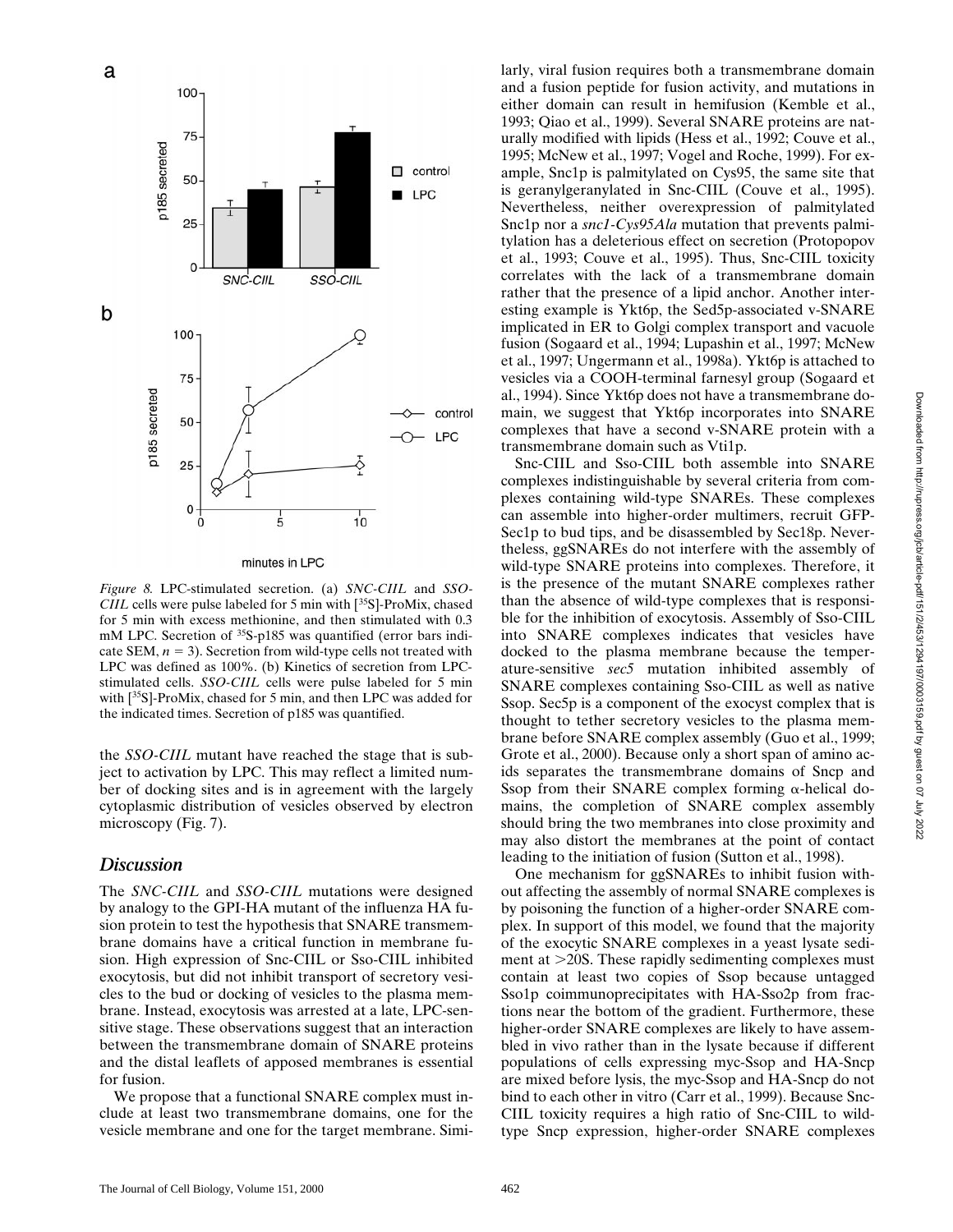

*Figure 9.* Model of LPC incorporation into the outer leaflet of the plasma membrane in ggSNARE cells arrested in hemifusion. The transmembrane domains of Snc-CIIL and Sso-CIIL (boxes) have been replaced by a geranylgeranyl lipid anchor (line). Snc-CIIL and Sso-CIIL assemble into SNARE complexes via interactions between their a-helical domains (hatched boxes).

Assembly of these mutant SNARE complexes promotes hemifusion wherein the outer leaflet of the secretory vesicle fuses with the inner leaflet of the plasma membrane, but the distal leaflets remain distinct. Once hemifusion occurs, the lipidic anchors on Snc-CIIL and Sso-CIIL are free to diffuse across the lipidic stalk connecting the two membranes (arrows) and are thus unable to catalyze merger of the distal leaflets. LPC (L) added to the medium incorporates into the outer leaflet of the plasma membrane and promotes positive curvature in one leaflet of the hemifusion diaphragm. This positive curvature reduces the activation energy for fusion of the distal leaflets, thereby stimulating completion of the exocytic reaction.

may retain partial function if only a minority of the Snc proteins have lipid anchors. Similarly, viral fusion involves cooperative interactions between multiple HA trimers (Blumenthal et al., 1996; Danieli et al., 1996), but based on theoretical calculations, less than half of these HA trimers must undergo a conformational shift for fusion to occur (Bentz, 2000).

To test the hypothesis that ggSNAREs and GPI-HA are defective at a similar stage of fusion, we tested whether LPC would stimulate exocytosis. LPC, which induces positive curvature in the outer leaflet of the plasma membrane, stimulated secretion from ggSNARE-expressing cells. Similarly, chlorpromazine, which induces positive curvature in the inner leaflet of the plasma membrane, stimulates fusion of GPI-HA–expressing fibroblasts with red blood cells (Melikyan et al., 1997; Chernomordik et al., 1999). In the absence of chlorpromazine, GPI-HA mediates hemifusion, the fusion of the proximal leaflets of two membranes but not their distal leaflets. Thus, our data support the model that ggSNAREs are defective at the final stage of exocytic fusion—the merging of the inner leaflet of the secretory vesicle with the outer leaflet of the plasma membrane (Fig. 9). However, because it is not possible to selectively label the outer leaflet of secretory vesicles with a fluorescent marker in living cells, there is no definitive evidence that ggSNAREs induce hemifusion. Also, in contrast to the consistent observation that LPC stimulates secretion from ggSNARE-expressing cells, in wild-type cells LPC slightly inhibited secretion in some experiments and stimulated secretion in others. These disparate results suggest that the transition from hemifusion to complete fusion may be rate limiting in wild-type cells under appropriate conditions.

We considered several alternative explanations for the mechanism of LPC stimulation. LPC might interact with proteins rather than lipids (Gunther-Ausborn et al., 1995). Since LPC inhibits several enzymes including adenyl cyclase in yeast (Resnick and Tomaska, 1994), it is possible that LPC stimulates fusion by interacting with a protein. However, LPC does not cross the yeast plasma membrane (Tang et al., 1996), so it would not have access to cytoplasmic proteins including those involved in membrane fusion. Although LPC might exert effects on the cytoplasmic side of the plasma membrane via a cell surface receptor, there is no evidence for LPC receptors or ligand-stimulated exocytosis in yeast.

LPC stimulated release of 58% of the accumulated  $35$ Sp185 in *SSO-CIIL* cells and 16% in *SNC-CIIL* cells. Perhaps, the effectiveness of LPC is limited by our experimental system. First, LPC has direct access to only one leaflet of the putative hemifusion diaphragm. LPC might enter the inner leaflet of secretory vesicles after recycling from the plasma membrane to the Golgi by endocytosis, but this LPC cannot stimulate <sup>35</sup>S-p185 release in our experiments because secretory vesicles are loaded with <sup>35</sup>Sp185 before the addition of LPC. Second, there is a massive buildup of secretory vesicles in the cells before the 35S–amino acid pulse. These vesicles are likely to be sequestering some of the components involved in vesicle targeting and fusion. For comparison, addition of 0.4 mM chlorpromazine to a GPI-HA fusion assay resulted in full fusion of only 36% of the cells (Melikyan et al., 1997). Thus, we consider the partial rescue of secretion by LPC to be highly significant.

One unresolved question is why a large number of SNARE complexes, docked secretory vesicles, and perhaps hemifusion intermediates, did not accumulate in the ggSNARE-expressing cells if secretion is blocked at a stage after vesicle docking. One possibility is that docking and hemifusion are reversible. Interestingly, a reversible hemifusion intermediate has been detected for hemifusion catalyzed by HA (Leikina and Chernomordik, 2000). However, there is some evidence that SNARE complex assembly is not reversible. If *sec5-24 SSO-CIIL* cells are grown for 11 h in YP galactose to completely inhibit secretion, there is no reduction in SNARE complex levels upon shifting to  $37^{\circ}$ C (our unpublished observation). Since Sec5p is required for assembly of exocytic SNARE complexes, and SNARE complex levels do not decrease in this situation, there must also be no SNARE complex disassembly. The implication of this result is that there is a small, stable population of docked secretory vesicles rather than a continuous cycle of vesicle docking and undocking. An alternative explanation for the failure of docked vesicles to accumulate is that there are a limited number of secretory vesicle docking sites on the plasma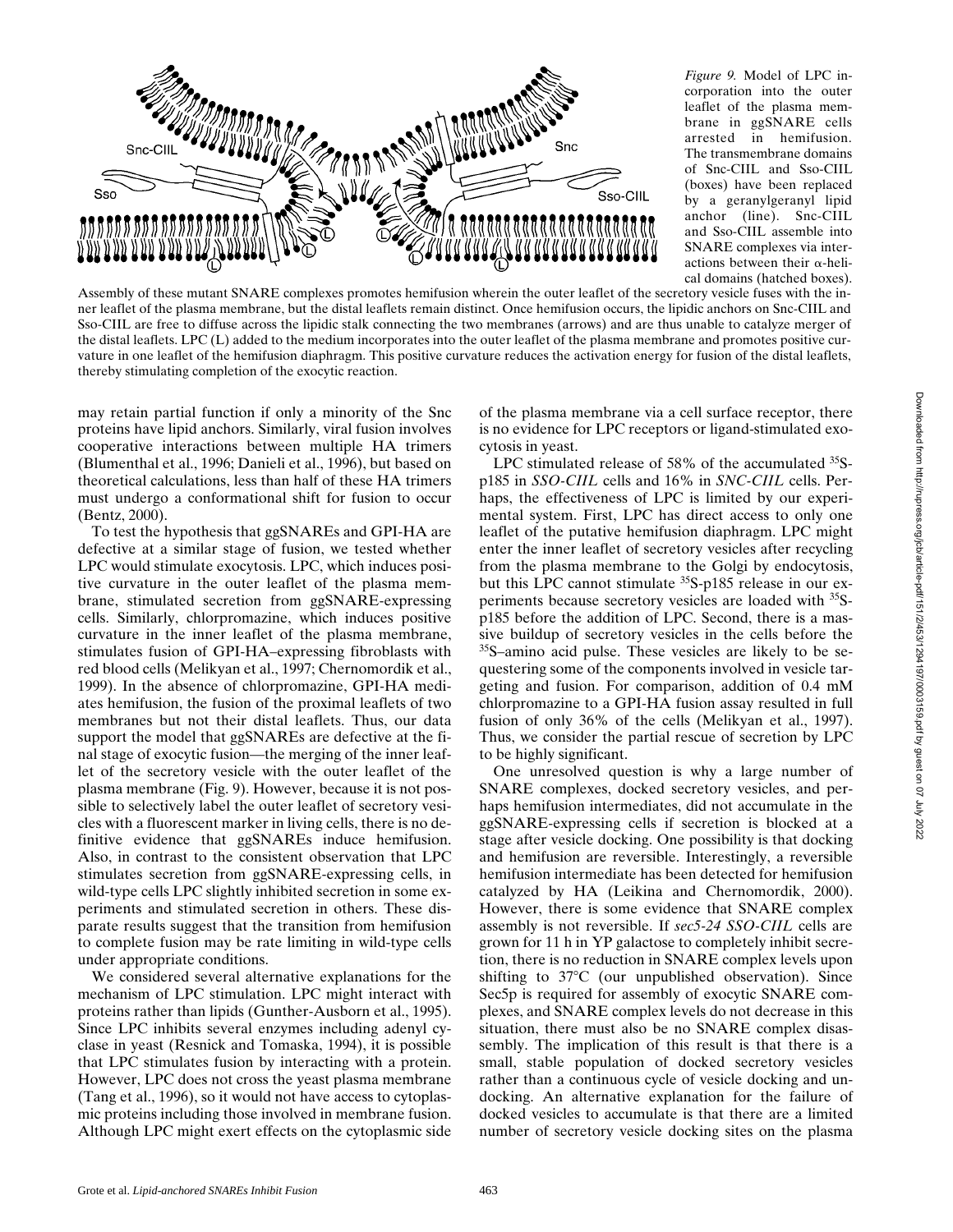membrane. Since there are large unassembled pools of all of the known secretory proteins (SNAREs, Sec1p, the exocyst, and Sec4p), availability of these proteins is not likely to be limiting for vesicle docking. Thus, we suggest that the number of docking sites is limited either by an unknown component or by a sensor of assembled SNARE complexes that negatively regulates vesicle docking.

The hypothesis that SNAREs catalyze membrane fusion has been challenged by two groups who have reported that SNARE complexes can be disassembled before membrane fusion (Coorssen et al., 1998; Tahara et al., 1998; Ungermann et al., 1998b). They have proposed that SNAREs stabilize vesicle docking and recruit other factors that catalyze fusion. We find that ggSNAREs assemble into SNARE complexes, dock secretory vesicles to plasma membrane, and recruit GFP-Sec1p to exocytic sites, yet still block fusion. To conform to the alternative hypothesis, the transmembrane domains of both Sncp and Ssop must be essential to recruit the alternative fusion protein. Thus, our data are more consistent with the model that SNARE complexes directly catalyze fusion.

We would like to thank Dr. Mary Munson (Princeton University, Princeton, New Jersey) for purified cytoplasmic domains of Sncp and Ssop, Drs. Leonid Chernomordik (National Institutes of Health, Bethesda, MD), Fred Cohen (Rush Medical College, Chicago, IL), and Yu Jiang (Princeton University) for helpful discussion, and Dr. Judith White (University of Virginia, Charlottesville, VA) for critical comments on the manuscript.

The electron microscopy for this study was performed in the Electron Microscopy Facility of the Japan Woman's University, directed by Dr. M. Osumi. This work was supported by a National Institutes of Health grant to Peter J. Novick.

Submitted: 29 March 2000 Revised: 7 September 2000 Accepted: 7 September 2000

#### *References*

- Abeliovich, H., E. Grote, P. Novick, and S. Ferro-Novick. 1998. Tlg2p, a yeast syntaxin homolog that resides on the Golgi and endocytic structures. *J. Biol. Chem.* 273:11719–11727.
- Baba, M., M. Osumi, S.V. Scott, D.J. Klionsky, and Y. Ohsumi. 1997. Two distinct pathways for targeting proteins from the cytoplasm to the vacuole/lysosome. *J. Cell Biol.* 139:1687–1695.
- Bentz, J. 1993. Viral Fusion Mechanisms. CRC Press, Boca Raton, FL. 529 pp. Bentz, J. 2000. Minimal aggregate size and minimal fusion unit for the first fusion pore of influenza hemagglutinin-mediated membrane fusion. *Biophys. J.* 78:227–245.
- Bittner, M.A., M.K. Bennett, and R.W. Holz. 1996. Evidence that syntaxin 1A is involved in storage in the secretory pathway. *J. Biol. Chem.* 271:11214– 11221.
- Blumenthal, R., D.P. Sarkar, S. Durell, D.E. Howard, and S.J. Morris. 1996. Dilation of the influenza hemagglutinin fusion pore revealed by the kinetics of individual cell–cell fusion events. *J. Cell Biol.* 135:63–71.
- Carr, C.M., E. Grote, M. Munson, F.M. Hughson, and P.J. Novick. 1999. Sec1p binds to SNARE complexes and concentrates at sites of secretion. *J. Cell Biol.* 146:333–344.
- Chen, Y.A., S.J. Scales, S.M. Patel, Y.C. Doung, and R.H. Scheller. 1999. SNARE complex formation is triggered by  $Ca<sub>2</sub> +$  and drives membrane fusion. *Cell.* 97:165–174.
- Chernomordik, L.V., E. Leikina, M.M. Kozlov, V.A. Frolov, and J. Zimmerberg. 1999. Structural intermediates in influenza haemagglutinin-mediated fusion. *Mol. Membr. Biol.* 16:33–42.
- Choy, E., V.K. Chiu, J. Silletti, M. Feoktistov, T. Morimoto, D. Michaelson, I.E. Ivanov, and M.R. Philips. 1999. Endomembrane trafficking of ras: the CAAX motif targets proteins to the ER and Golgi. *Cell.* 98:69–80.
- Coorssen, J.R., P.S. Blank, M. Tahara, and J. Zimmerberg. 1998. Biochemical and functional studies of cortical vesicle fusion: the SNARE complex and Ca<sup>2+</sup> sensitivity. *J. Cell Biol.* 143:1845-1857.
- Couve, A., V. Protopopov, and J.E. Gerst. 1995. Yeast synaptobrevin homologs are modified posttranslationally by the addition of palmitate. *Proc. Natl. Acad. Sci. USA.* 92:5987–5991.
- Danieli, T., S.L. Pelletier, Y.I. Henis, and J.M. White. 1996. Membrane fusion

mediated by the influenza virus hemagglutinin requires the concerted action of at least three hemagglutinin trimers. *J. Cell Biol.* 133:559–569.

- Dascher, C., J. Matteson, and W.E. Balch. 1994. Syntaxin 5 regulates endoplasmic reticulum to Golgi transport. *J. Biol. Chem.* 269:29363–29366.
- Gaynor, E.C., and S.D. Emr. 1997. COPI-independent anterograde transport: cargo-selective ER to Golgi protein transport in yeast COPI mutants. *J. Cell Biol.* 136:789–802.
- Govindan, B., R. Bowser, and P. Novick. 1995. The role of Myo2, a yeast class V myosin, in vesicular transport. *J. Cell Biol.* 128:1055–1068.
- Grote, E., and P.J. Novick. 1999. Promiscuity in Rab-SNARE interactions. *Mol. Biol. Cell.* 10:4149–4161.
- Grote, E., C.M. Carr, and P.J. Novick. 2000. Ordering the final events in yeast exocytosis. *J. Cell Biol.* 151:439–451.
- Gunther-Ausborn, S., A. Praetor, and T. Stegmann. 1995. Inhibition of influenza-induced membrane fusion by lysophosphatidylcholine. *J. Biol. Chem.* 270:29279–29285.
- Guo, W., D. Roth, C. Walch-Solimena, and P. Novick. 1999. The exocyst is an effector for Sec4p, targeting secretory vesicles to sites of exocytosis. *EMBO (Eur. Mol. Biol. Organ.) J.* 18:1071–1080.
- Hanson, P.I., R. Roth, H. Morisaki, R. Jahn, and J.E. Heuser. 1997. Structure and conformational changes in NSF and its membrane receptor complexes visualized by quick-freeze/deep-etch electron microscopy. *Cell.* 90:523–535.
- Hess, D.T., T.M. Slater, M.C. Wilson, and J.H. Skene. 1992. The 25 kDa synaptosomal-associated protein SNAP-25 is the major methionine-rich polypeptide in rapid axonal transport and a major substrate for palmitoylation in adult CNS. *J. Neurosci.* 12:4634–4641.
- Holthuis, J.C., B.J. Nichols, S. Dhruvakumar, and H.R. Pelham. 1998. Two syntaxin homologues in the TGN/endosomal system of yeast. *EMBO (Eur. Mol. Biol. Organ.) J.* 17:113–126.
- Jiang, Y., G. Rossi, and S. Ferro-Novick. 1993. Bet2p and Mad2p are components of a prenyltransferase that adds geranylgeranyl onto Ypt1p and Sec4p. *Nature.* 366:84–86.
- Kemble, G.W., Y.I. Henis, and J.M. White. 1993. GPI- and transmembraneanchored influenza hemagglutinin differ in structure and receptor binding activity. *J. Cell Biol.* 122:1253–1265.
- Laage, R., J. Rohde, B. Brosig, and D. Langosch. 2000. A conserved membrane-spanning amino acid motif drives homomeric and supports heteromeric assembly of presynaptic SNARE proteins. *J. Biol. Chem.* 275:17481– 17487.
- Leikina, E., and L.V. Chernomordik. 2000. Reversible merger of membranes at the early stage of influenza hemagglutinin-mediated fusion. *Mol. Biol. Cell.* 11:2359–2371.
- Lupashin, V.V., I.D. Pokrovskaya, J.A. McNew, and M.G. Waters. 1997. Characterization of a novel yeast SNARE protein implicated in Golgi retrograde traffic. *Mol. Biol. Cell.* 8:2659–2676.
- Mayer, A., W. Wickner, and A. Haas. 1996. Sec18p (NSF)-driven release of Sec17p (alpha-SNAP) can precede docking and fusion of yeast vacuoles. *Cell.* 85:83–94.
- McNew, J.A., M. Sogaard, N.M. Lampen, S. Machida, R.R. Ye, L. Lacomis, P. Tempst, J.E. Rothman, and T.H. Sollner. 1997. Ykt6p, a prenylated SNARE essential for endoplasmic reticulum-Golgi transport. *J. Biol. Chem.* 272: 17776–17783.
- Melikyan, G.B., S.A. Brener, D.C. Ok, and F.S. Cohen. 1997. Inner but not outer membrane leaflets control the transition from glycosylphosphatidylinositol-anchored influenza hemagglutinin-induced hemifusion to full fusion. *J. Cell Biol.* 136:995–1005.
- Moores, S.L., M.D. Schaber, S.D. Mosser, E. Rands, M.B. O'Hara, V.M. Garsky, M.S. Marshall, D.L. Pompliano, and J.B. Gibbs. 1991. Sequence dependence of protein isoprenylation. *J. Biol. Chem.* 266:14603–14610.
- Nichols, B.J., C. Ungermann, H.R. Pelham, W.T. Wickner, and A. Haas. 1997. Homotypic vacuolar fusion mediated by t- and v-SNAREs. *Nature.* 387:199– 202.
- Otto, H., P.I. Hanson, and R. Jahn. 1997. Assembly and disassembly of a ternary complex of synaptobrevin, syntaxin, and SNAP-25 in the membrane of synaptic vesicles. *Proc. Natl. Acad. Sci. USA.* 94:6197–6201.
- Protopopov, V., B. Govindan, P. Novick, and J.E. Gerst. 1993. Homologs of the synaptobrevin/VAMP family of synaptic vesicle proteins function on the late secretory pathway in *S. cerevisiae*. *Cell.* 74:855–861.
- Qiao, H., R.T. Armstrong, G.B. Melikyan, F.S. Cohen, and J.M. White. 1999. A specific point mutant at position 1 of the influenza hemagglutinin fusion peptide displays a hemifusion phenotype. *Mol. Biol. Cell.* 10:2759–2769.
- Resnick, R.J., and L. Tomaska. 1994. Stimulation of yeast adenylyl cyclase activity by lysophospholipids and fatty acids. Implications for the regulation of Ras/effector function by lipids. *J. Biol. Chem.* 269:32336–32341.
- Rice, L.M., P. Brennwald, and A.T. Brunger. 1997. Formation of a yeast SNARE complex is accompanied by significant structural changes. *FEBS Lett.* 415:49–55.
- Salminen, A., and P.J. Novick. 1987. A ras-like protein is required for a post-Golgi event in yeast secretion. *Cell.* 49:527–538.
- Schneider, B.L., W. Seufert, B. Steiner, Q.H. Yang, and A.B. Futcher. 1995. Use of polymerase chain reaction epitope tagging for protein tagging in *Saccharomyces cerevisiae*. *Yeast.* 11:1265–1274.
- Sheetz, M.P., and S.J. Singer. 1974. Biological membranes as bilayer couples. A molecular mechanism of drug-erythrocyte interactions. *Proc. Natl. Acad. Sci. USA.* 71:4457–4461.